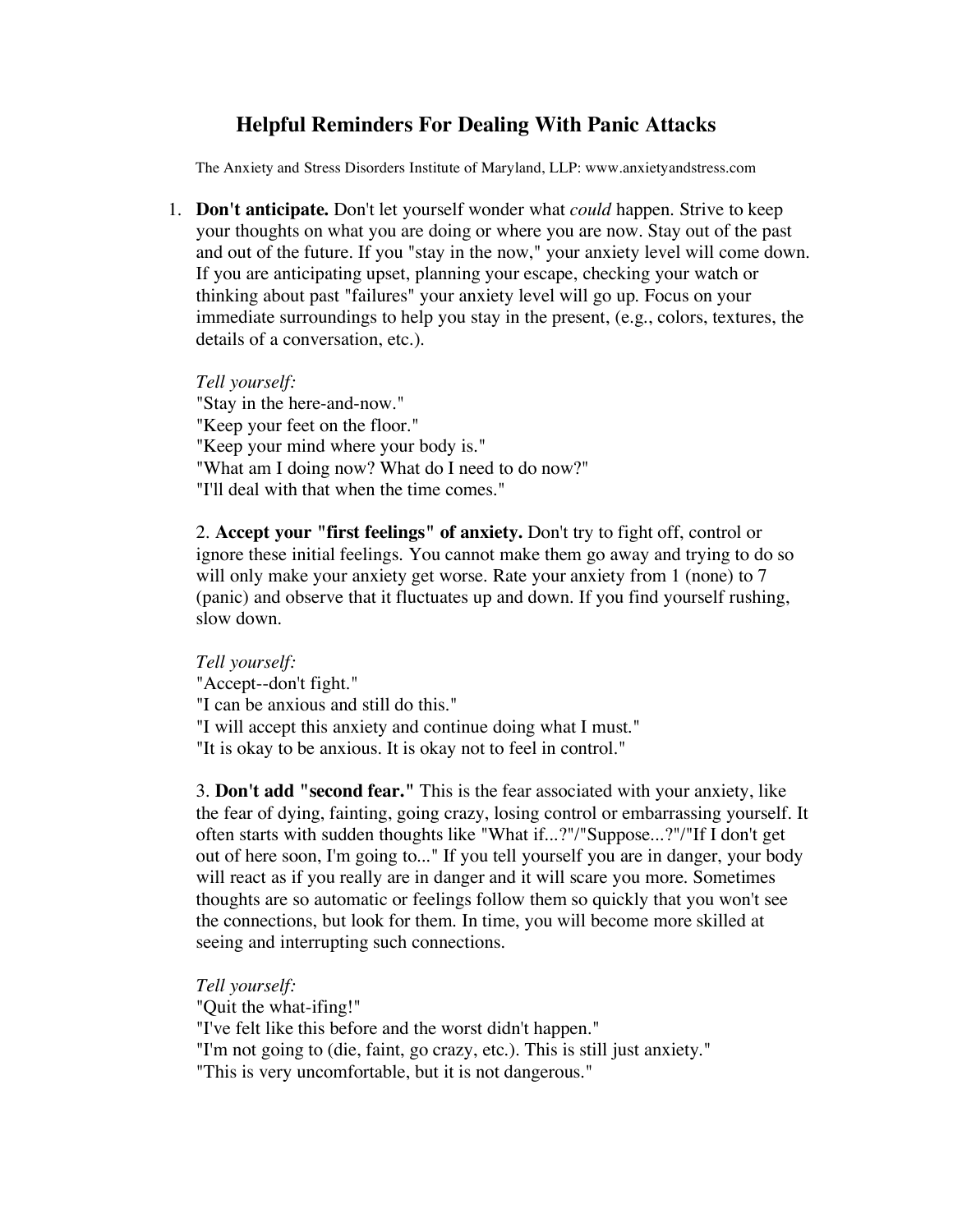4. **Accept panic when it happens.** If you are having a panic attack, label it as such and remind yourself that it is self-limiting. That is, it will pass shortly on its own if you don't add second fear and don't fight it. Try to bring on a panic attack or try to make your symptoms worse. This is the paradox: You can't do either by willing it. Truly trying to do so is a move toward acceptance and will help the feeling pass.

## *Try to make your symptoms worse:*

If your heart is beating fast, make it beat faster.

If your legs are weak and shaky, make them feel weaker and shakier. If your hands are sweating, make them sweat more.

## *Tell yourself:*

"If I'm going to have a panic attack, let's go ahead and have it right here and now."

"It is an adrenaline surge. It will pass--just accept." "Even with panic, I can do what I need to do." "What I resist persists."

5. **Strive not to escape or avoid.** To do so only reinforces the idea that there is something genuinely dangerous about your feelings. Always stop and consider your options, rather than making decisions based only on how you feel. Remember that it is not the place, but rather your catastrophic thought that makes you anxious. Each time you face your fears and accept your feelings is a step forward. Each time you escape or avoid is one less opportunity to take a step forward. If something you are avoiding seems too big, try to break it up into steps you can do. Remember that your recovery lies in the places, situations and anxious feelings you have fearfully avoided.

*Tell yourself:*

"It's not the place, it's the thought." "I can be here (or do this) even with panic." "I will not run or avoid--that only causes more problems." "Face the fear and the fear will disappear."

6. **Practice diaphragmatic breathing and relaxation skills.** To practice, lie on your back, with one hand on your chest and one hand on your belly. Observe the movement of your two hands as you breathe regularly. Now try to focus your breathing in your belly so that hand moves while the one on your chest stays virtually still. Allow your breathing to be calm and rhythmic rather than hurried or forced. As you breathe in this manner, allow relaxation to flow into your muscles throughout your body. Once you have developed some skill with this method of breathing, try it in other positions, such as sitting or walking. Try it while you're in a conversation with someone. Eventually, practice your abdominal breathing skills when you feel anxious.